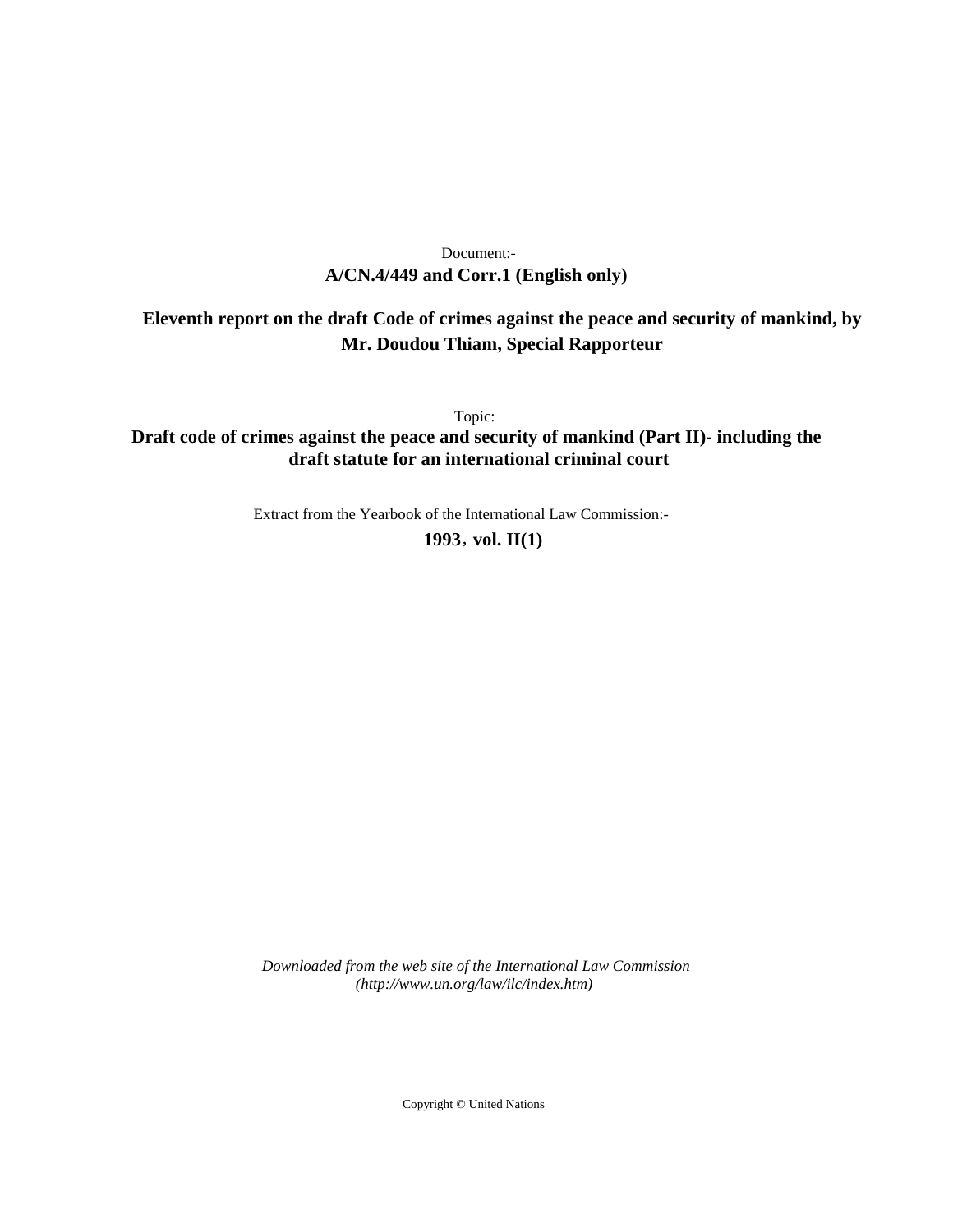# **DOCUMENT A/CN.4/449\***

# **Eleventh report on the draft Code of Crimes against the Peace and Security of Mankind, by Mr. Doudou Thiam, Special Rapporteur**

# DRAFT STATUTE FOR AN INTERNATIONAL CRIMINAL COURT

*[Original: French] [25 March 1993]*

# **CONTENTS**

|                                                                   |            | Page |
|-------------------------------------------------------------------|------------|------|
|                                                                   |            | 113  |
|                                                                   | Paragraphs |      |
|                                                                   | $1 - 17$   | 113  |
| DRAFT STATUTE FOR AN INTERNATIONAL CRIMINAL COURT                 |            |      |
| Part I.<br>Establishment                                          |            |      |
| Draft article 1. Establishment of the Court                       |            |      |
|                                                                   | 18         | 114  |
|                                                                   | 19         | 114  |
| Draft article 2. The Court, judicial organ of the United Nations  |            |      |
|                                                                   | 20         | 115  |
|                                                                   | 21         | 115  |
| Draft article 3. Seat of the Court                                |            |      |
|                                                                   | 22         | 115  |
|                                                                   | 23         | 115  |
| Draft article 4. Applicable law                                   |            |      |
|                                                                   | 24         | 115  |
|                                                                   | $25 - 31$  | 115  |
| Draft article 5. Jurisdiction of the Court                        |            |      |
|                                                                   | 32         | 115  |
|                                                                   | 33-40      | 116  |
| Draft article 6. Jurisdictional disputes                          |            |      |
|                                                                   | 41         | 116  |
|                                                                   | 42         | 116  |
| Draft article 7. Judicial guarantees                              |            |      |
|                                                                   | 43         | 116  |
|                                                                   | 44-46      | 116  |
| Organization and functioning<br>Part 2.                           |            |      |
| Draft article 8. Permanence of the jurisdiction of the Court      |            |      |
|                                                                   | 47         | 117  |
|                                                                   | 48-52      | 117  |
| Draft article 9. Residence of the President and the Registrar     |            |      |
|                                                                   | 53         | 117  |
|                                                                   | 54         | 117  |
| Draft article 10. Rules of procedure                              |            |      |
|                                                                   | 55         | 117  |
|                                                                   | 56         | 117  |
| Draft article 11. Qualifications required                         |            |      |
|                                                                   | 57         | 117  |
| Draft article 12. Appointment of judges                           |            |      |
|                                                                   | 58         | 118  |
|                                                                   | 59-60      | 118  |
| Draft article 13. Election of the President and Vice-President(s) |            |      |
|                                                                   | 61         | 118  |
|                                                                   | 62         | 118  |

\* Incorporating document A/CN.4/449/Corr.1.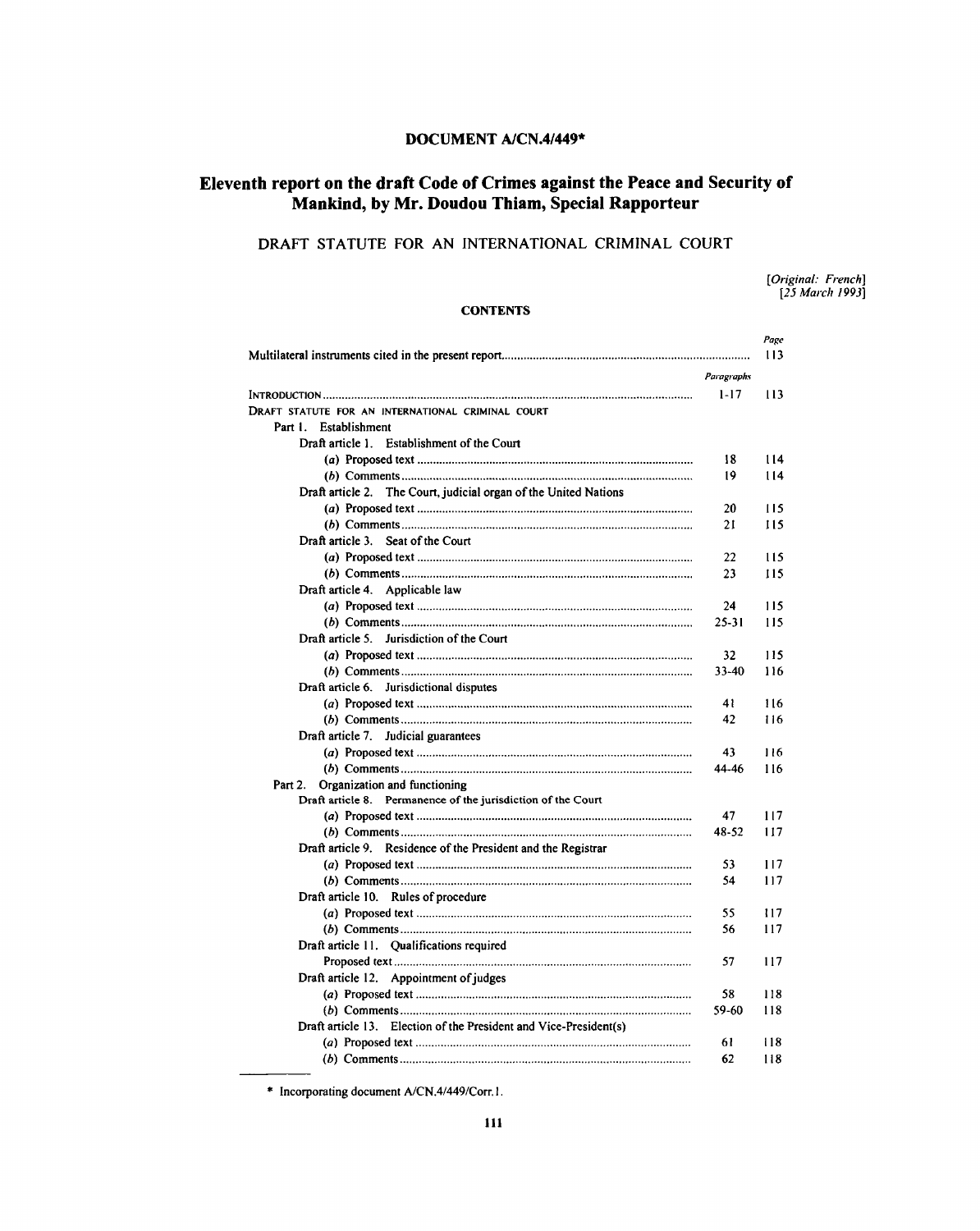|                                                                  | Paragraphs Page |     |
|------------------------------------------------------------------|-----------------|-----|
| Draft article 14. Appointment of the Registrar                   |                 |     |
|                                                                  | 63              | 118 |
| Draft article 15. Composition of a chamber of the Court          |                 |     |
|                                                                  | 64              | 118 |
|                                                                  | 65-71           | 118 |
| Draft article 16. Compatibility with other functions             |                 |     |
|                                                                  | 72              | 119 |
|                                                                  | 73              | 119 |
| Draft article 17. Deprivation of office                          |                 |     |
|                                                                  | 74              | 119 |
| Draft article 18. Diplomatic immunity                            |                 |     |
|                                                                  | 75              | 119 |
| Draft article 19. Vacancy of a seat                              |                 |     |
|                                                                  | 76              | 119 |
| Draft article 20. Solemn declaration                             |                 |     |
|                                                                  | 77              | 119 |
|                                                                  | 78              | 119 |
| Draft article 21. Allowances, emoluments and salaries            |                 |     |
|                                                                  | 79              | 119 |
|                                                                  | 80              | 120 |
| Draft article 22. Budget of the Court                            | 81              | 120 |
|                                                                  |                 |     |
| Part 3.<br>Procedure                                             |                 |     |
|                                                                  |                 |     |
| Draft article 23. Submission of a case to the Court              |                 |     |
|                                                                  | 82              | 120 |
|                                                                  | 83-84           | 120 |
| Draft article 24. Intervention                                   |                 |     |
|                                                                  | 85              | 120 |
| Draft article 25. Prosecution                                    | 86              | 120 |
|                                                                  | 87              | 120 |
|                                                                  | 88-90           | 120 |
| Draft article 26. Investigation                                  |                 |     |
|                                                                  | 91              | 121 |
|                                                                  | 92              | 121 |
| Draft article 27. Judgement by default                           |                 |     |
|                                                                  | 93              | 121 |
|                                                                  | 94-96           | 121 |
| Draft article 28.<br>Handing over an accused person to the Court |                 |     |
|                                                                  | 97              | 122 |
|                                                                  | 98-102          | 122 |
| Draft article 29. Discontinuance of proceedings                  |                 |     |
|                                                                  | 103             | 122 |
|                                                                  | 104-105         | 122 |
| Draft article 30. Detention under remand                         |                 |     |
|                                                                  | 106             | 122 |
| Draft article 31. Hearings                                       |                 |     |
|                                                                  | 107             | 122 |
| Draft article 32. Minutes of hearings                            |                 |     |
|                                                                  | 108             | 122 |
| Draft article 33.<br>Judgement                                   |                 |     |
|                                                                  | 109             | 123 |
|                                                                  | 110             | 123 |
| Draft article 34. Penalties                                      |                 |     |
|                                                                  | 111             | 123 |
|                                                                  | 112-113         | 123 |
| Draft article 35. Remedies                                       |                 |     |
|                                                                  | 114             | 123 |
|                                                                  | 115-118         | 123 |

i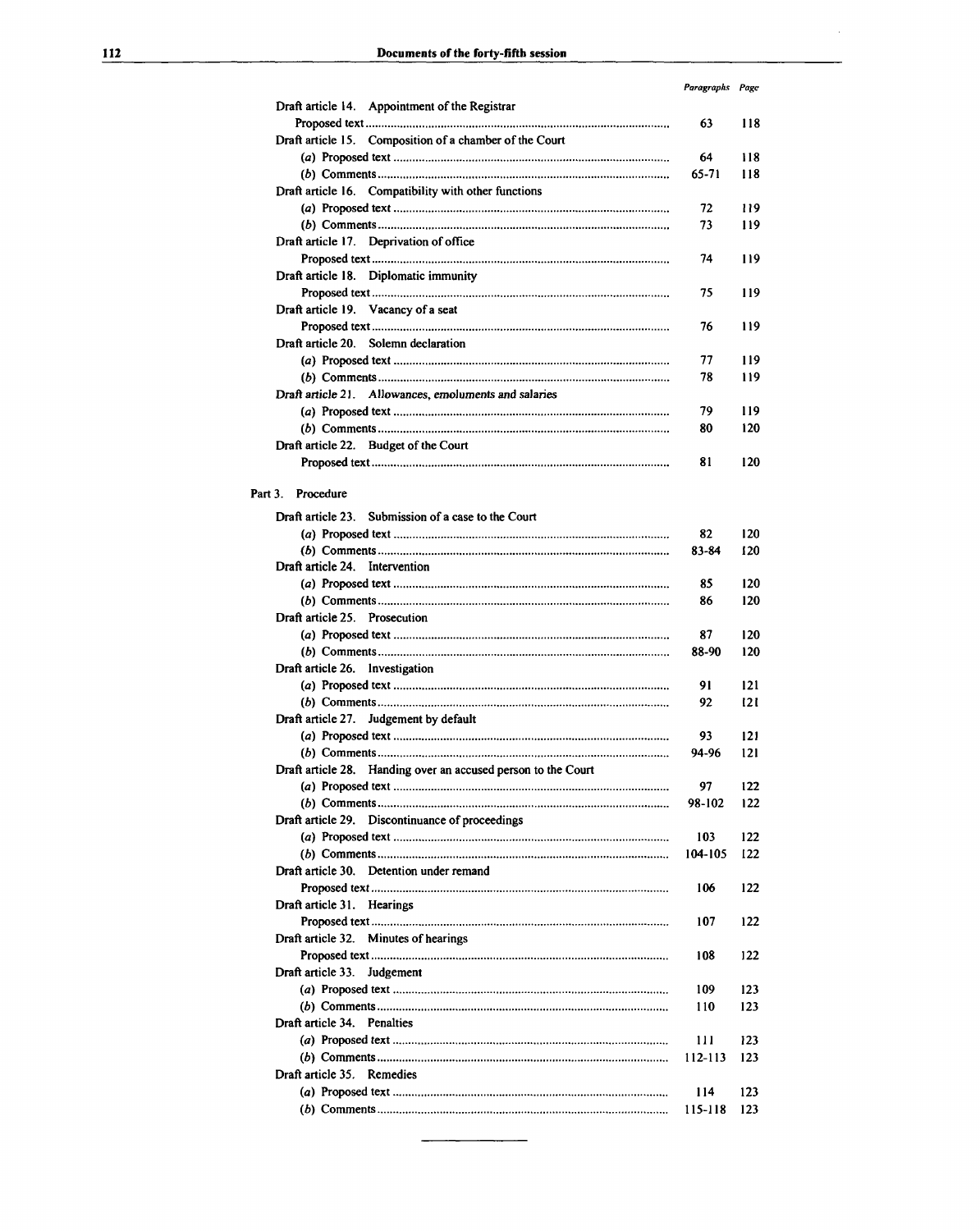*Paragraphs Page*

| Draft article 36. Execution of sentences                  |                   |     |
|-----------------------------------------------------------|-------------------|-----|
|                                                           | 119.              | 124 |
|                                                           | $120 - 121$ $124$ |     |
| Draft article 37. Right of pardon and conditional release |                   |     |
|                                                           | $122 -$           | 174 |
|                                                           | 123               | 124 |
|                                                           |                   |     |

#### **Multilateral instruments cited in the present report**

| Geneva Conventions for the protection of war victims (Geneva,<br>12 August 1949)                  | United Nations, <i>Treaty Series</i> , vol. 75, pp. 31 et seq. |
|---------------------------------------------------------------------------------------------------|----------------------------------------------------------------|
| and Additional Protocols I and II (Geneva, 8 June 1977)                                           | Ibid., vol. 1125, pp. 3 et seq.                                |
| Convention for the Protection of Human Rights and Fundamental<br>Freedoms (Rome, 4 November 1950) | Ibid., vol. 213, p. 221.                                       |
| International Covenant on Civil and Political Rights (New York,<br>16 December 1966)              | Ibid., vol. 999, p. 171.                                       |
| American Convention on Human Rights (San José, 22 November<br>1969)                               | Ibid., vol. 1144, p. 123.                                      |

# **Introduction**

1. The question of the possible establishment of an international criminal jurisdiction was already studied in the three previous reports.<sup>1</sup> At that stage the aim was not to submit a draft statute for an international criminal court, but rather to initiate a thorough discussion in the Commission on very important aspects of the establishment of such a court, so that the debate could provide the necessary guidelines for drafting a statute.

2. This report, however, offers the Commission a draft statute for an international criminal court. It is submitted further to paragraphs 4 to 6 of General Assembly resolution 47/33 of 25 November 1992, dealing with the report of the Commission on the work of its forty-fourth ses $sion<sub>z</sub><sup>2</sup> which read as follows:$ 

*The General Assembly,*

4. *Takes note with appreciation* of chapter II of the report of the International Law Commission, entitled "Draft Code of Crimes against the Peace and Security of Mankind", which was devoted to the question of the possible establishment of an international criminal jurisdiction;

5. *Invites* States to submit to the Secretary-General, if possible before the forty-fifth session of the International Law Commission, written comments on the report of the Working Group on the question of an international criminal jurisdiction;

6. *Requests* the International Law Commission to continue its work on this question by undertaking the project for the elaboration of a draft statute for an international criminal court as a matter of priority as from

1  *Yearbook... 1990,* vol. II (Part One), p. 27, document A/CN.4/ 430 and Add.l, *Yearbook. . . 1991,* vol. II (Part One), p. 37, document A/CN.4/435 and Add.l and *Yearbook. .. 1992,* vol. II (Part One), p. 51, document A/CN.4/442.

its next session, beginning with an examination of the issues identified in the report of the Working Group and in the debate in the Sixth Committee with a view to drafting a statute on the basis of the report of the Working Group, taking into account the views expressed during the debate in the Sixth Committee as well as any written comments received from States, and to submit a progress report to the General Assembly at its forty-eighth session.

*Source*

3. It is against this background that this report is presented. First, it should be noted that the present draft is based on the option that the court will be an organ of the United Nations. It is difficult to imagine the United Nations requesting the Commission, by resolution, to draft the statute of a court that would not be an organ of the United Nations. That is why the draft does not propose any other option.

4. Moreover, it is not the intention in this report to offer definitive solutions to a problem of great complexity. Instead, the report consists of a work plan presenting the various subjects to be covered in the statute of a court. At most, an attempt has been made to respect the spirit and approach of the Commission in its desire for an organ with structures that are adaptable, not permanent and of a modest cost.

5. It will be noted that, for this purpose, the draft has been abridged by not covering all the organs usually found in criminal jurisdictions. Hence, there is no investigatory body functioning separately from the trial body. All investigation chambers are permanent in character. That is why this draft has introduced a system in which the investigation is conducted by the court itself, that is to say, by the trial body, more often than not in the course of the hearing itself.

<sup>2</sup>  *Yearbook. . . 1992,* vol. II (Part Two).

 $3$  Ibid., annex.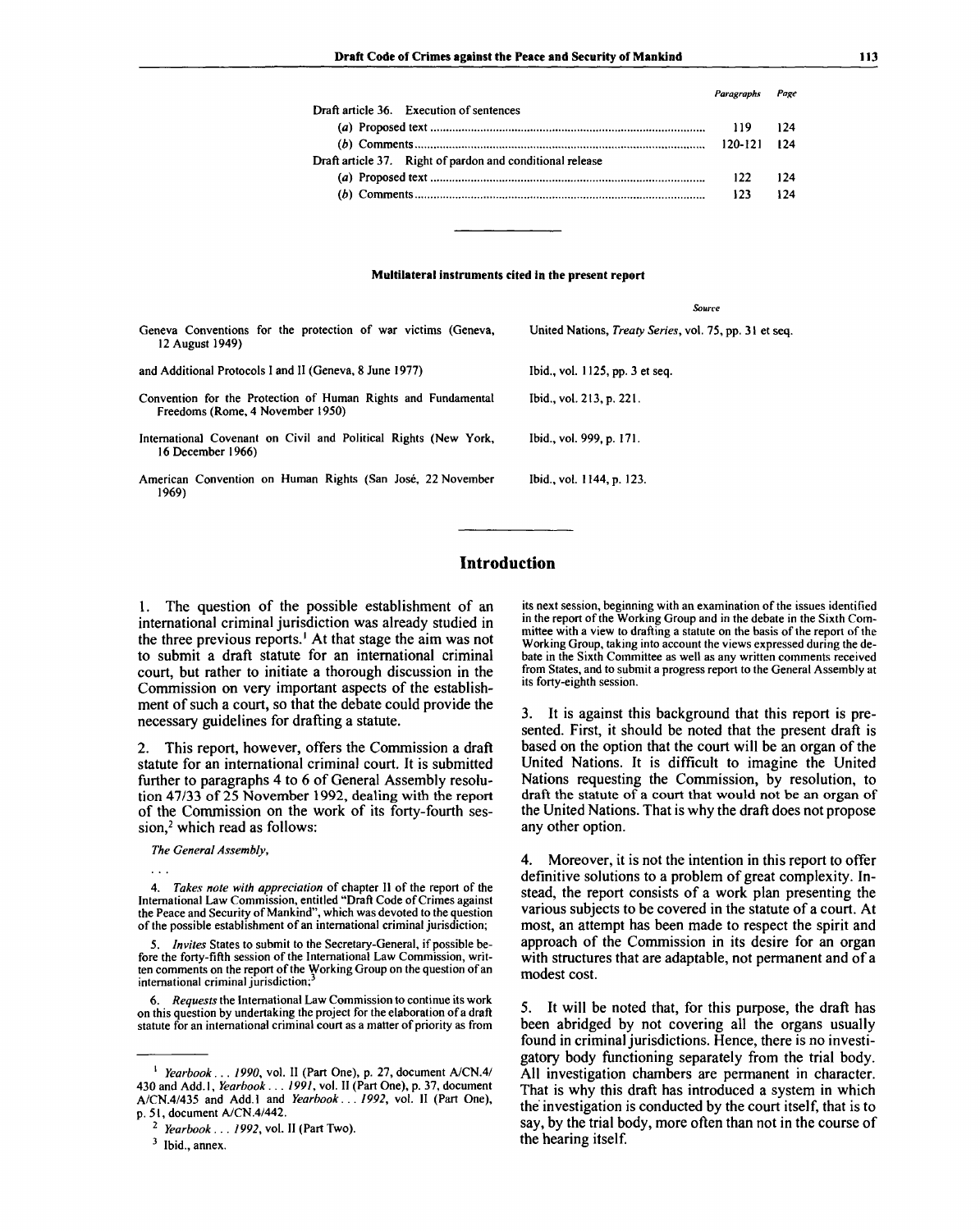6. Similarly, so far as prosecution is concerned, this draft does not propose to establish a department headed by a public prosecutor, assisted by the whole army of officials that the functioning of such an organ implies. The more flexible solution of leaving the prosecution in the hands of the complainant State has been preferred.

7. There is nothing absurd about this solution; as indicated in the comments to draft article 25 (Prosecution) below, it has been adopted in some criminal court drafts, where the complainant State appoints an officer, also called a "Procurator". However, a more traditional option is also proposed in article 25, alternative B.

8. As for the trial body, it does not have a permanent membership. It is not always the same judges who sit in a chamber. They differ according to the cases, the President of the court having a pre-eminent role to play in this connection. He is the person who chooses from a panel of judges appointed by States. The only permanent feature is the number of judges required to sit on a given case.

9. The fact that the organs of the court do not function on a full-time basis has certain implications, especially as regards the allowances paid to the judges and the compatibility or incompatibility of a judge's functions with other functions.

10. As for the jurisdiction of the court, the proposed draft article does not aspire—far from it—to solve all the problems to which this issue gives rise. It will be borne in mind that the jurisdiction of the court is not exclusive, but concurrent, each State being empowered either to try the case itself or to refer the accused to the court. This option seems to have won the support of the majority in the Commission. Moreover, this jurisdiction depends on the consent of two States: the complainant State and the State on whose territory the crime has been committed.

11. The question of jurisdiction *ratione materiae* is even more difficult. High hopes are being placed on the contribution members of the Commission may make to solving this difficult and delicate issue which has long been debated without any solution emerging. No agreement has been reached on a list of crimes to form the subject of this jurisdiction.

12. For this reason, pending the coming into being of a code of crimes, one solution would be for the jurisdiction *ratione materiae* of the court to be established by special agreements between States parties, or by individual acceptance, these instruments being subject to implementation at any time.

13. Another problem is that of applicable penalties. Generally speaking, in national law, the criminal code and the criminal jurisdiction are the subject of separate instruments. As regards the matter under consideration, however, the authors of previous drafts did not consider it useful or timely to draft two separate instruments. It is in the draft statute of the court that provision was made for the penalties and, in general, the court was left to apply whatever penalties it deemed appropriate, without reference to any code. The present draft refers to the criminal law of one of the States concerned. This solution is admittedly imperfect but at least it refers to the law of a State.

14. Another completely different problem is how to ensure that the defendant will appear before the court. This is an important question. According to the present draft, which is in line with the general opinion of the Commission, proceedings by default are not admissible in the court. If the defendant does not appear voluntarily, there must be ways of making him appear. Between States parties provision is made for a simplified rule of handing over the defendant to the court merely upon request, with reservations, however, as concerns respect for certain principles. Between States not parties to the statute, or between States parties and States not parties, only extradition proceedings can guarantee the appearance of the defendant if he fails to appear voluntarily.

15. As the court cannot conclude extradition agreements unless it is recognized to have such authority, it would be for the State party intending to submit the case to the court to obtain extradition of the defendant to its territory and to hand him over to the court.

16. Moreover, it will be appropriate to complete the draft with some ancillary provisions related to cooperation between the court and States parties or States not parties to the statute.

17. The Special Rapporteur provides below a brief presentation of the draft which, it is reiterated, does not claim to solve all the delicate issues to which the establishment of an international criminal jurisdiction gives rise. At most, it constitutes a work plan for the Commission.

# **Draft statute for an international criminal court**

PART 1

# ESTABLISHMENT

**DRAFT ARTICLE 1. ESTABLISHMENT OF THE COURT**

(a) *Proposed text*

18. The proposed text of draft article 1 reads as follows:

# *Article 1. Establishment of the Court*

**There is established an International Criminal Court whose jurisdiction and functioning shall be governed by the provisions of the present Statute.**

# (b) *Comments*

19. In this draft article, the adjective "criminal" is used purposely in preference to the adjective "penal", in order to make it very clear that the court is concerned with crimes and not with ordinary offences. The court shall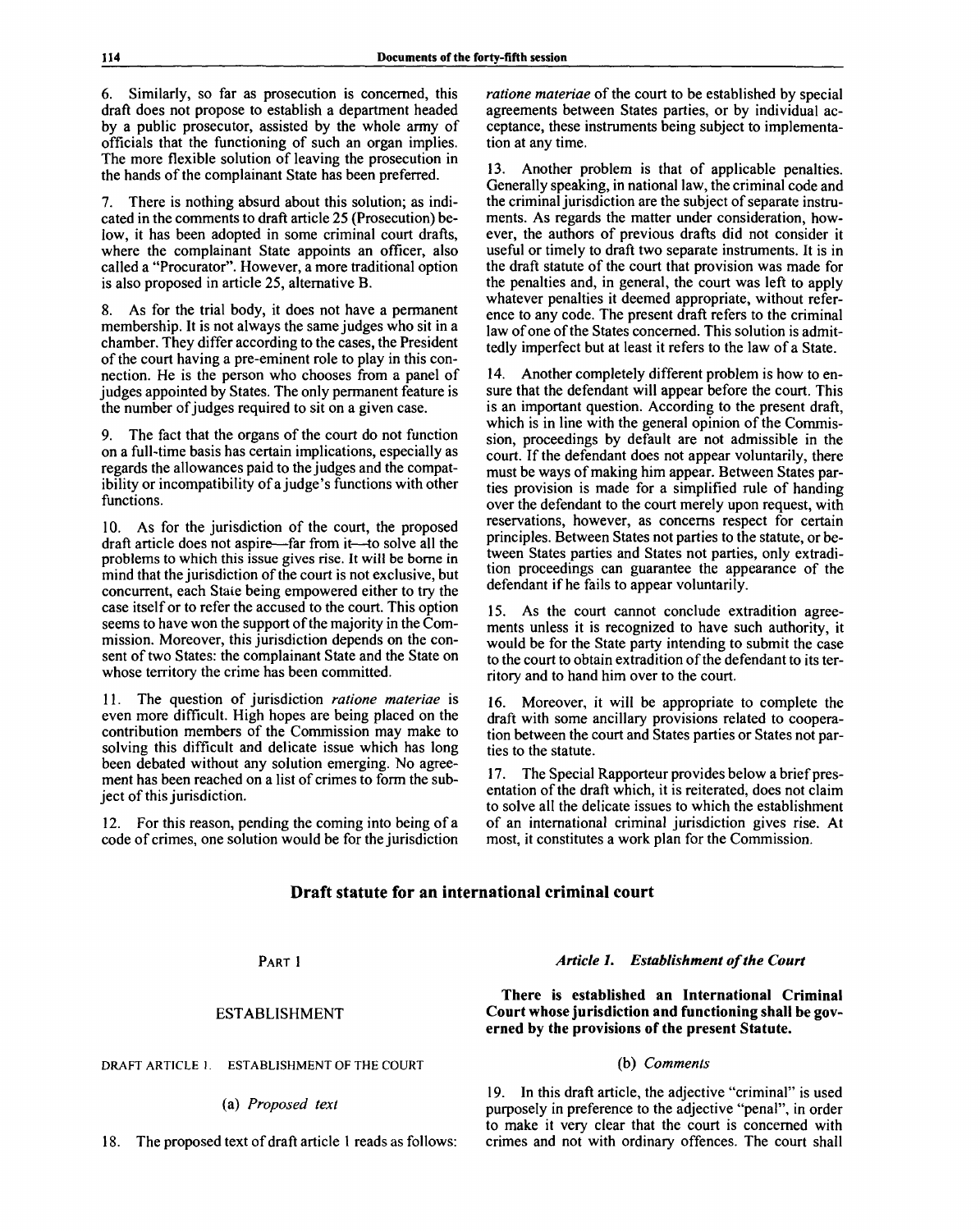take cognizance only of such ordinary offences as are linked to a crime which has been referred to the court.

DRAFT ARTICLE 2. THE COURT, JUDICIAL ORGAN OF THE UNITED NATIONS

## (a) *Proposed text*

20. The proposed text of draft article 2 reads as follows:

# *Article 2. The Court, judicial organ of the United Nations*

*The Court shall be a judicial organ of the United Nations.*

# (b) *Comments*

21. It is of the utmost importance for the criminal court to be an organ of the United Nations. The coexistence of ICJ and an international criminal court as organs of the United Nations would not be contrary to the Charter. Article 1 of the Statute of ICJ actually provides that "The International Court of Justice ... shall be the principal judicial organ of the United Nations", which leaves room for another judicial organ having jurisdiction in criminal matters. This view seems to be confirmed by the recent Security Council resolution establishing an international tribunal for the prosecution of persons responsible for serious violations of international humanitarian law committed in the territory of the former Yugoslavia.<sup>4</sup>

DRAFT ARTICLE 3. SEAT OF THE COURT

### (a) *Proposed text*

22. The proposed text of draft article 3 reads as follows:

### *Article 3. Seat of the Court*

# **The seat of the Court shall be established at [.**.**.]**

# (b) *Comments*

23. Establishing the seat of the court is essentially a political problem. It is for the Sixth Committee of the General Assembly to discuss the matter and to submit proposals to the General Assembly. Nevertheless, the Commission too may discuss the problem, if it so desires, and submit its own proposals to the General Assembly.

DRAFT ARTICLE 4. APPLICABLE LAW

### (a) *Proposed text*

24. The proposed text of draft article 4 reads as follows:

*Article 4. Applicable law*

**The Court shall apply international conventions and agreements relevant to the crimes within its juris-** **diction [as well as general principles of law and custom].**

# **(b)** *Comments*

25. The debates in the Commission have revealed that, of the sources of law that may be applied, only international conventions and agreements did not give rise to controversy.

26. By contrast, the controversy that arose about the general principles of law and custom explains why these two sources have been placed in square brackets.

27. This restrictive approach is perhaps dictated by a sense of caution. It should be noted, however, that no previous draft had gone so far in restricting the law that could be applied by an international criminal court.

28. The draft Statute of the International Penal Court prepared in 1926 by ILA<sup>5</sup> listed as sources of law to be applied: international treaties, conventions and declarations; international custom; general principles of law; and judicial decisions as subsidiary means for the determination of rules of law (art. 23).

29. According to article 2 of the revised draft statute of the 1953 United Nations Committee on International Criminal Jurisdiction,<sup>6</sup> "The Court shall apply international law, including international criminal law and, where appropriate, national law".

30. A more recent draft prepared by Chérif Bassiouni<sup>7</sup> includes the sources listed in Article 38 of the Statute of ICJ.

31. To remain faithful to the views of the Working Group on the question of an international criminal jurisdiction, the present draft article strictly speaking includes only conventions and agreements.

DRAFT ARTICLE 5. JURISDICTION OF THE COURT

### (a) *Proposed text*

32. The proposed text of draft article 5 reads as follows:

### *Article 5. Jurisdiction of the Court*

**1. The jurisdiction of the Court shall not be presumed.**

**2. The Court shall have jurisdiction over every individual, provided that the State of which he is a national, and the State in whose territory the crime is presumed to have been committed, have accepted its jurisdiction.**

**3. Pending the adoption of a criminal code relevant to its jurisdiction, offences within the jurisdiction of the Court shall be defined in special treaties**

Security Council resolution 808 (1993) of 22 February 1993.

<sup>5</sup> ILA, *Report of the Thirty-fourth Conference, Vienna, 5-11 August 1926* (London, 1927), pp. 113-125. See also United Nations, *Historical survey*..., memorandum by the Secretary-General (Sales No.l949.V.8), p. 61, appendix 4.

<sup>6</sup> See *Report of the 1953 Committee on International Criminal Jurisdiction, 27 July-20 August 1953, Official Records of the General Assembly, Ninth Session, Supplement No. 12* (A/2645), annex.

<sup>&</sup>lt;sup>7</sup> Association internationale de droit pénal, Nouvelles études pénales (Erès, Syracuse, Italy, 1992).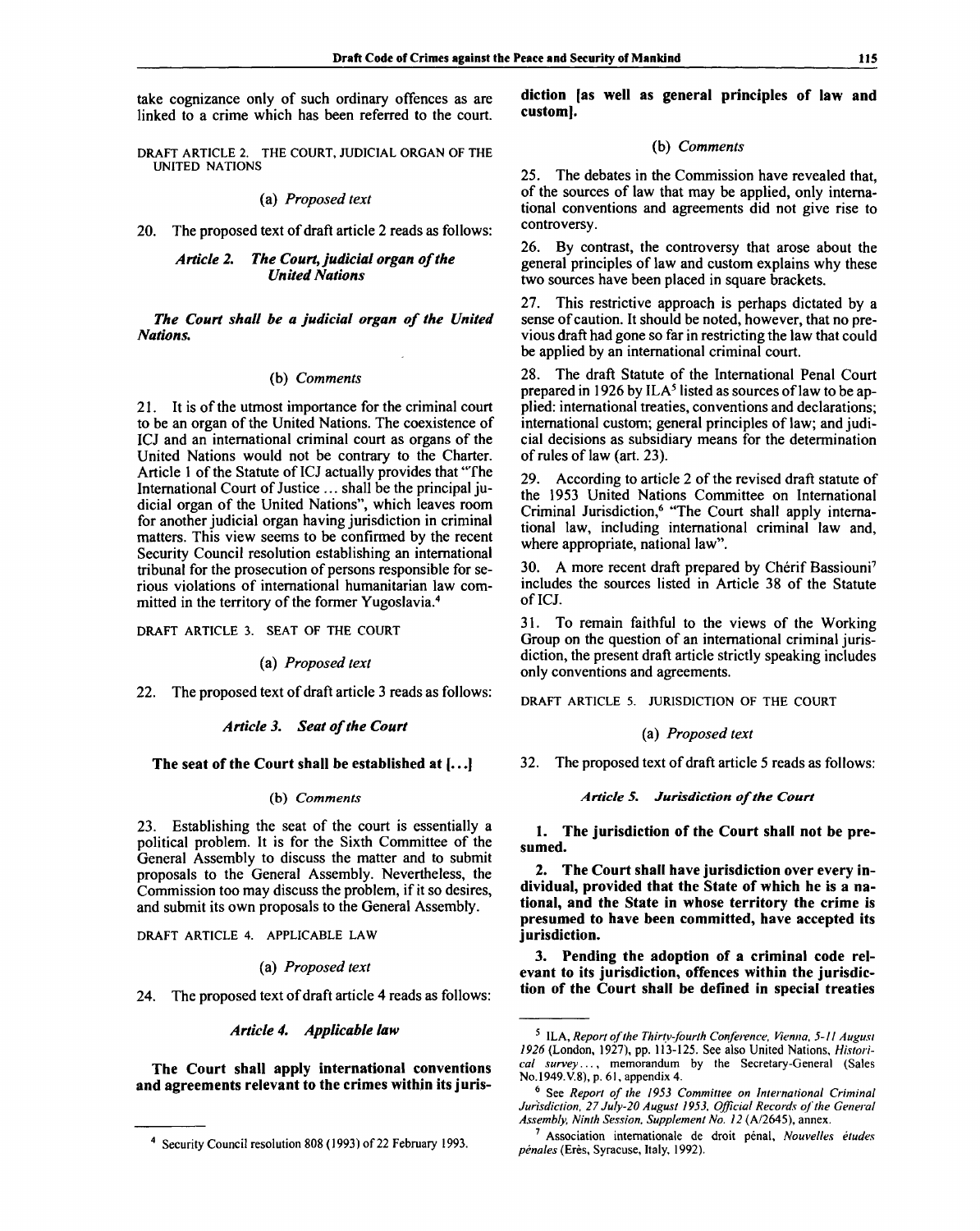**between States parties, or in a unilateral instrument of a State.**

**4. Such treaties or unilateral instruments shall determine and indicate exactly the offences over which the Court is recognized to have jurisdiction.**

**5. The Court shall not try defendants other than those within its jurisdiction, or try defendants for acts other than those for which they were prosecuted.**

# (b) *Comments*

33. Draft article 5 deals with jurisdiction *ratione personae* and *ratione materiae.*

34. The jurisdiction of the court to try an individual, or its *ratione personae* jurisdiction, is subject to the agreement of the two States concerned: the State of which that individual is a national and the State in whose territory the crime was presumably committed.

35. In national criminal law, there are two main rules of jurisdiction: territorial jurisdiction and personal jurisdiction. Territorial jurisdiction is, of course, the rule more generally applied. It is not, however, the only one. It encompasses major exceptions in national legislation. In particular, where the honour or the basic interests of a State are at issue that State often gives preference to the personal jurisdiction rule.

36. This draft, if it is not to be totally lacking in realism, cannot exclude either of the two rules in favour of the other. For this reason, jurisdiction should be conferred both by the State in whose territory the crime was committed and by the State of which the perpetrator is a national.

37. The question of the jurisdiction *ratione materiae* of the court is also very complex. A code of international crimes does not yet exist.

38. The discussions in the Commission have not made it possible to define offences within the jurisdiction *ratione materiae* of the court, with the exception of genocide and possibly apartheid. At this stage, the draft should not be too ambitious. The jurisdiction *ratione materiae* of the court should be limited to a few offences about which the international community is in broad agreement. It will thus be incumbent on the Commission to indicate, if it can, in this spirit, the offences which would fall within the jurisdiction of the court.

39. It is proposed here that, until such time as States parties adopt an international criminal code, offences within the jurisdiction of the court should be defined by agreements between States parties. Any State may also, at the time of its accession to the statute of the court or at any other time, define the crimes for which it recognizes the jurisdiction of the court.

40. Such a method, which seems more flexible, was proposed in the draft Statute for the Creation of a Penal Chamber of ICJ.<sup>8</sup>

### DRAFT ARTICLE 6. JURISDICTIONAL DISPUTES

(a) *Proposed text*

*4*1. The proposed text of draft article 6 reads as follows:

*Article 6. Jurisdictional disputes*

**The Court shall rule on questions relating to its own jurisdiction in a case submitted to it.**

# (b) *Comments*

42. It is a rule in international law that the judge hearing a dispute shall also be the judge of the court's own jurisdiction. This draft article, therefore, merely applies a rule which has been in force for a long time.

DRAFT ARTICLE 7. JUDICIAL GUARANTEES

### (a) *Proposed text*

43. The proposed text of draft article 7 reads as follows:

# *Article* **7.** *Judicial guarantees*

**1. Everyone charged with a criminal offence shall be presumed innocent until proved guilty.**

**2. Everyone shall be entitled:**

*(a)* **To a fair and public hearing;**

*(b)* **To be informed promptly and in detail in a language which he understands of the nature and cause of the charge against him;**

*(c)* **To have adequate time and facilities for the preparation of his defence and to communicate with counsel of his own choosing;**

*(d)* **To be tried without undue delay;**

*(e)* **To be tried in his presence, and to defend himself in person or through legal assistance of his own choosing; to be informed, if he does not have legal assistance, of this right; and to have legal assistance assigned to him without payment if he does not have sufficient means to pay for it;**

**(/) To examine, or have examined, the witnesses against him and to obtain the attendance and examination of witnesses on his behalf under the same conditions as witnesses against him;**

*(g)* **To have the free assistance of an interpreter if he cannot understand or speak the language used in court;**

*(h)* **Not to be compelled to testify against himself or to confess guilt.**

### (b) *Comments*

44. Draft article 7 deals with the judicial guarantees which any individual prosecuted before the court enjoys.

45. These guarantees are found in many international instruments, such as statutes of international military tribunals, especially the Charter of the Nürnberg Tribunal<sup>9</sup>

<sup>&</sup>lt;sup>8</sup> Prepared by V. V. Pella and adopted by the International Association for Penal Law, Paris, 16 January 1928, revised in 1946 (United Nations, *Historical survey.* . ., p. 75, appendix 7).

<sup>&</sup>lt;sup>9</sup> London Agreement of 8 August 1945 for the prosecution and punishment of the major war criminals of the European Axis (United Nations, *Treaty Series,* vol. 82, p. 279).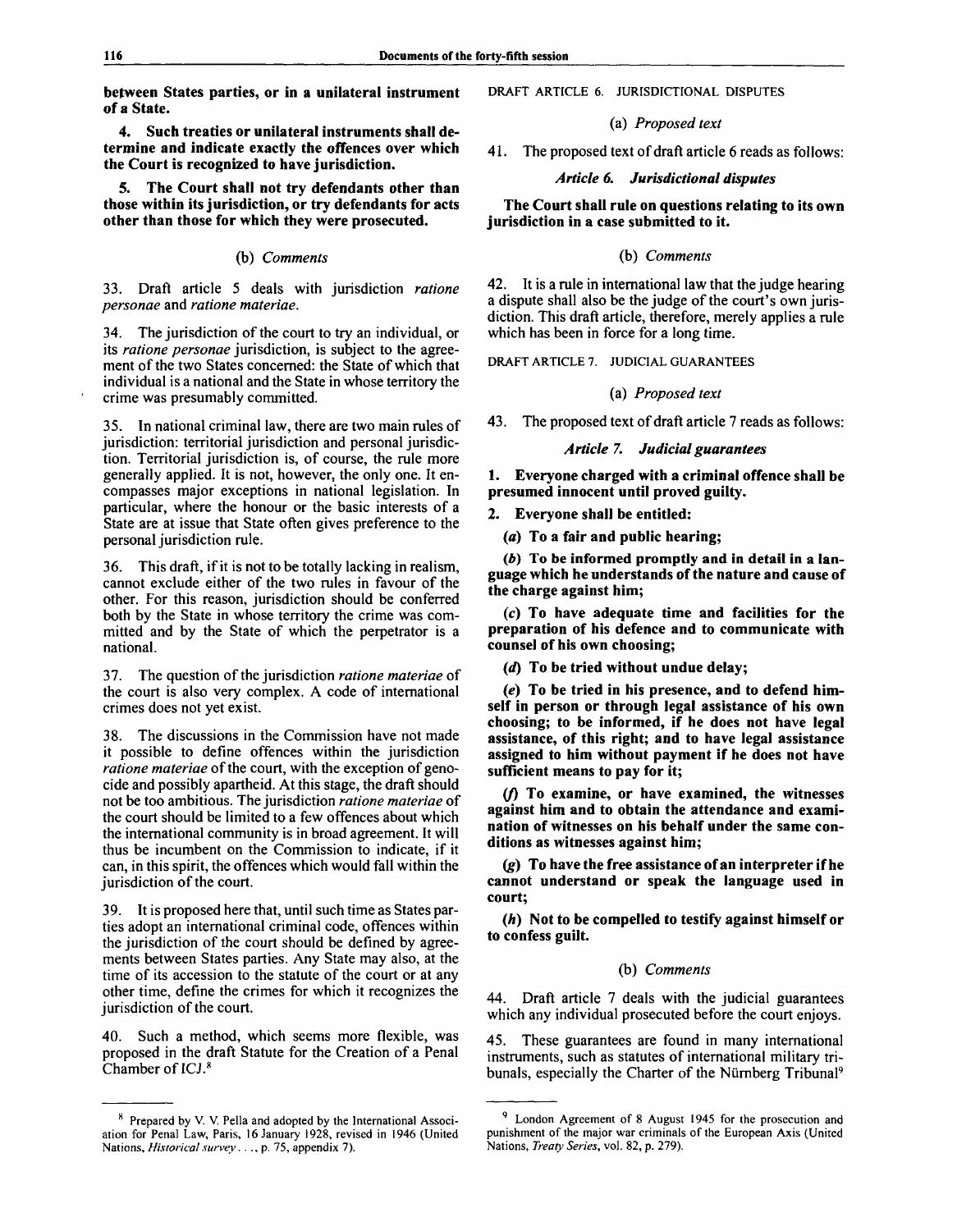(art. 16) and the Charter of the International Military Tribunal for the Far East (the Tokyo Tribunal)<sup>10</sup> (art. 9). They are also found in the following instruments: the International Covenant on Civil and Political Rights (art. 14); the Convention for the Protection of Human Rights and Fundamental Freedoms (arts. 5-6); the American Convention on Human Rights (arts. 5, 7 and 8); the African Charter on Human and Peoples' Rights<sup>11</sup> (art. 7); the Geneva Conventions of 12 August 1949 (art. 3 common to the four Conventions) and Additional Protocols I (art. 75) and II (arts. 4-6) thereto.

46. As the draft Code of Crimes against the Peace and Security of Mankind has not yet been adopted, it was deemed useful to devote a specific provision of the statute of the court to judicial guarantees.

# PART 2

# ORGANIZATION AND FUNCTIONING

DRAFT ARTICLE 8. PERMANENCE OF THE JURISDICTION OF THE COURT

### (a) *Proposed text*

47. The proposed text of draft article 8 reads as follows:

### *Article 8. Permanence of the Court*

**Although the jurisdiction of the Court is permanent it [shall not function on a full-time basis and] shall be convened only to consider a case submitted to it.**

# (b) *Comments*

48. This draft establishes two things, namely that: *(a)* the jurisdiction of the court shall be permanent in nature; and *(b)* not all of its organs shall function on a permanent basis.

49. If the jurisdiction of the court is permanent, it is easier to convene the court if the need arises.

50. Had the court already been established, it would have been possible to avoid all the delays that the international community is presently facing in setting up a court to judge the war crimes committed in the former Yugoslavia. Such a court would have existed prior to commission of the crimes.

51. The permanence of such a jurisdiction would not be incompatible with the intermittent functioning of its organs.

52. The present draft attempts to combine these two aspects, while responding to the Commission's concern to establish a body that is modest and inexpensive.

DRAFT ARTICLE 9. RESIDENCE OF THE PRESIDENT AND THE REGISTRAR

### (a) *Proposed text*

53. The proposed text of draft article 9 reads as follows:

### *Article 9. Residence of the President and the Registrar*

### ALTERNATIVE A

**[Only] the President and the Registrar shall reside at the seat of the Court and shall exercise their functions on a full-time basis.**

### ALTERNATIVE B

**[Only] the Registrar shall reside at the seat of the Court and shall exercise his functions on a full-time basis.**

### **(b)** *Comments*

54. This draft article, which provides that only the President and the Registrar (alternative A), or only the Registrar (alternative B), shall reside at the seat of the court, is also based on a concern for economy.

DRAFT ARTICLE 10. RULES OF PROCEDURE

#### (a) *Proposed text*

55. The proposed text of draft article 10 reads as follows:

### *Article 10. Rules of procedure*

**Rules of procedure elaborated by the Court shall determine the method of functioning of its various organs and their relationship.**

### (b) *Comments*

56. Since the members of the court will not reside at the place where it has its seat and will be convened only intermittently to consider a case, it will be necessary for the rules of procedure to go into detail as to how communication among the members of the court will be established, especially with regard to the transmittal of evidence and documents, to ensure the closest possible administrative relationships among the members.

DRAFT ARTICLE II. QUALIFICATIONS REQUIRED

### *Proposed text*

57. The proposed text of draft article 11 reads as follows:

# *Article 11. Qualifications required*

**The members of the Court must be jurisconsults of high moral character and recognized competence in international law and, more specifically, in international criminal law.**

<sup>10</sup> Signed at Tokyo on 19 January 1946 *(Documents on American Foreign Relations* (Princeton University Press, vol. VIII, 1948), pp. 354 et seq).

<sup>&</sup>lt;sup>11</sup> Adopted in Nairobi on 26 June 1981 (see OAU, document CAB/ LEG/67/3/Rev. 5).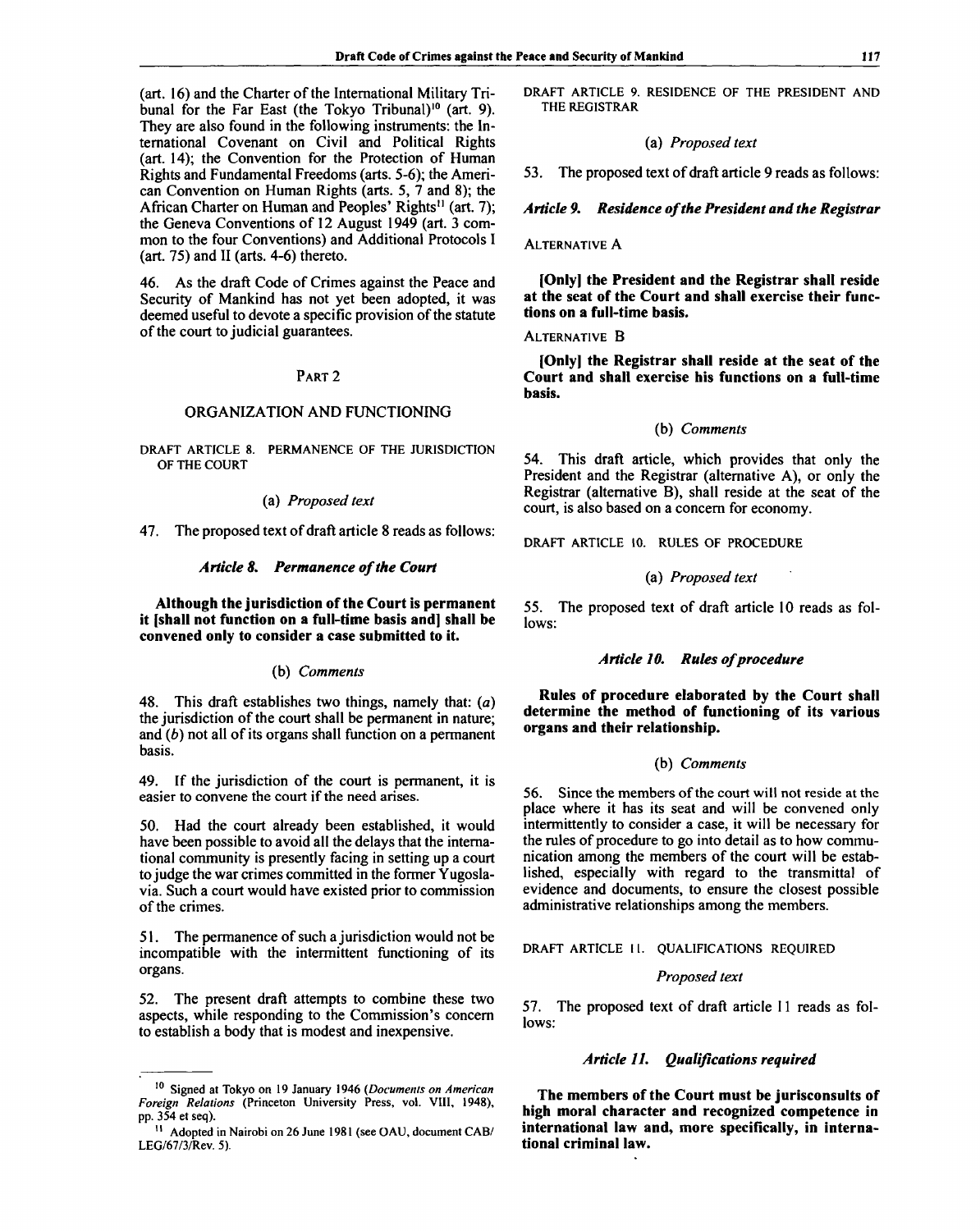**DRAFT ARTICLE 12. APPOINTMENT OF JUDGES**

### (a) *Proposed text*

58. The proposed text of draft article 12 reads as follows:

# *Article 12. Appointment of judges*

**The members of the Court shall be appointed as follows:**

*(a)* **Each State party to the Statute of the Court shall appoint a judge who possesses the qualifications provided for in article 11 of this Statute;**

*(b)* **The Secretary-General of the United Nations shall prepare a list in alphabetical order of the judges appointed by the States.**

### (b) *Comments*

59. The appointment procedure proposed in this draft article avoids the need to appoint full-time judges. The list referred to in paragraph *(b)* above shall constitute a panel from which judges shall be chosen to sit on a case, in accordance with article 14 below.

60. A different procedure, which would consist of the judges being elected by the General Assembly, could also be considered. Such a procedure, however, would be more appropriate if the judges were to exercise their functions on a full-time basis.

**DRAFT ARTICLE 13. ELECTION OF THE PRESIDENT AND VICE-PRESIDENT(S)**

# (a) *Proposed text*

61. The proposed text of draft article 13 reads as follows:

# *Article 13. Election of the President and Vice-President(s)*

**1. The President and Vice-President(s) shall be elected by the General Assembly of Judges by an absolute majority. They shall constitute the Bureau of the Court.**

**2. The Bureau shall take all decisions concerning the administrative and financial functioning of the Court.**

### (b) *Comments*

62. A larger committee could also be established whose members would be elected by representatives of the States parties. This committee would then elect the President or Vice-President(s). It would be authorized to oversee the administrative and financial management of the court and, in particular, to agree upon the draft budget of the court for submission to the General Assembly. However, a structure of this kind would be too cumbersome and better suited to an inter-State court.

### **DRAFT ARTICLE 14. APPOINTMENT OF THE REGISTRAR**

### *Proposed text*

63. The proposed text of draft article 14 reads as follows:

### *Article 14. Appointment of the Registrar*

**On the proposal of the President, the Bureau of the Court shall appoint the Registrar in accordance with the procedure which it has itself established.**

**DRAFT ARTICLE 15. COMPOSITION OF A CHAMBER OF THE COURT**

### (a) *Proposed text*

64. The proposed text of draft article 15 reads as follows:

*Article 15. Composition of a chamber of the Court*

**1. Each chamber of the Court shall consist of nine judges.**

**2. If the accumulation of cases so requires, the Court may establish several chambers.**

**3. The President or, in his place, the Vice-President, shall select the judges to sit in the chambers of the Court from the list referred to in article 12.**

**4. No judge from the complainant State or from the State of which the accused is a national shall be a member of a chamber which is hearing a case involving such States.**

# (b) *Comments*

65. The number of judges constituting the court or a chamber of the court has varied according to the different draft statutes. The draft statute for an international criminal court prepared in 1926 by ILA<sup>12</sup> provided that the court could sit in one or more sections of five judges (art. 14, *in fine).*

66. The draft Statute for the Creation of a Penal Chamber of ICJ adopted by the International Association for Penal Law<sup>13</sup> provided for 15 titular and 8 supplementary members (art. 3).

67. The Convention for the Creation of an International Criminal Court of 16 November 1937,<sup>14</sup> adopted by the International Conference on the Repression of Terrorism, made provision for five regular judges and five deputy judges (art. 6).

68. The 1943 draft Convention for the Creation of an International Criminal Court, prepared by the London International Assembly<sup>15</sup> provided that the court should consist of 35 judges and that the number could be increased if the need arose (art. 9).

<sup>12</sup> ILA, *Report of the Thirty-fourth Conference. . . {see* footnote 5 above).

<sup>&</sup>lt;sup>13</sup> See footnote 8 above.

<sup>14</sup> United Nations, *Historical survey. .* ., p. 88, appendix 8.

<sup>15</sup>  **Ibid.,** p. 97, appendix 9 B.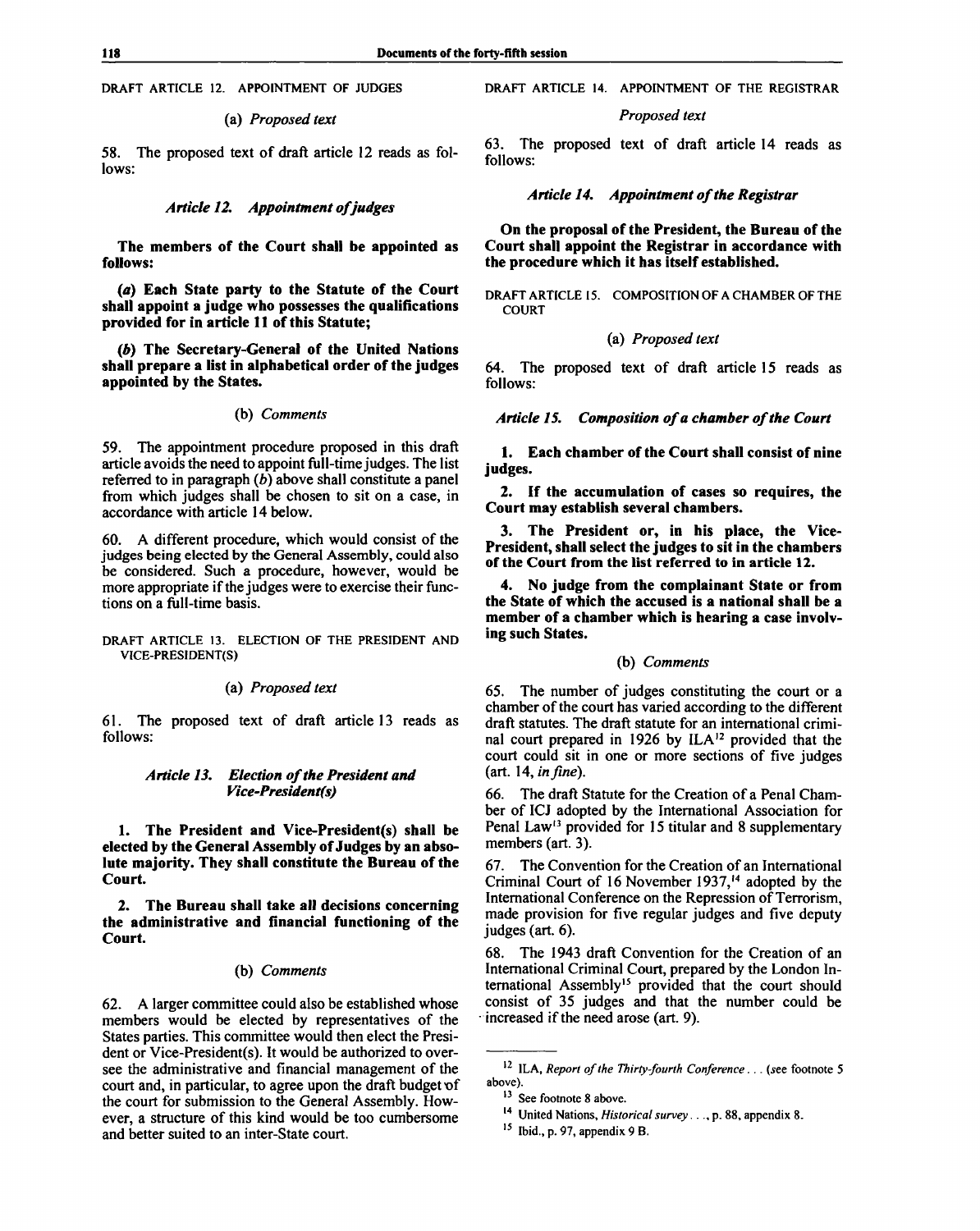69. Annex I to the draft Convention on the Crime of Genocide,<sup>16</sup> prepared by the Secretary-General of the United Nations, concerning the establishment of a permanent international criminal court for the punishment of acts of genocide, provided for seven regular judges and seven deputy judges (art. 6). Annex II of the same draft Convention, concerning the establishment of an ad hoc court, provided for seven regular judges but no deputy judges (art. 11).

70. The Charter of the Nürnberg Tribunal<sup>17</sup> provided for four judges representing the signatories to the London Agreement of 8 August 1945, each to be assisted by an alternate (art. 2).

71. Apart from the question of how many judges should have cognizance of a particular case, there is also the question whether the court might be divided into several chambers, if its caseload so warranted. That possibility, for which provision is made in paragraph 2, should not be entirely ruled out.

DRAFT ARTICLE 16. COMPATIBILITY WITH OTHER FUNC-TIONS

### (a) *Proposed text*

72. The proposed text of draft article 16 reads as follows:

### *Article 16. Compatibility with other functions*

**1. Members of the Court may continue to exercise the functions which they performed before their election. However, they shall not participate in any case in which they have previously been involved in any capacity whatsoever.**

**2. If a judge considers that he should not sit for a particular case, he shall so inform the President.**

### **(b)** *Comments*

73. As judges only receive a daily allowance, they cannot be required to abandon the functions which they previously exercised.

DRAFT ARTICLE 17. DEPRIVATION OF OFFICE

### *Proposed text*

74. The proposed text of draft article 17 reads as follows:

### *Article 17. Deprivation of office*

**Members of the Court shall not be deprived of their office unless, in the unanimous opinion of the other members, they have ceased to meet the required conditions.**

DRAFT ARTICLE 18. DIPLOMATIC IMMUNITY

#### *Proposed text*

75. The proposed text of draft article 18 reads as follows:

# *Article 18. Diplomatic immunity*

**Members of the Court, when travelling to or from its seat on Court business, shall be entitled to diplomatic passports and, while engaged in the performance of their duties, shall enjoy diplomatic privileges and immunities.**

DRAFT ARTICLE 19. VACANCY OF A SEAT

#### *Proposed text*

76. The proposed text of draft article 19 reads as follows:

### *Article 19. Vacancy of a seat*

**In the event of a seat being vacated on the death or resignation of a judge or for any other cause, the State having appointed that judge shall simply provide for his replacement by way of a letter addressed to the President of the Court.**

DRAFT ARTICLE 20. SOLEMN DECLARATION

### (a) *Proposed text*

*11.* The proposed text of draft article 20 reads as follows:

# *Article 20. Solemn declaration*

**Every member shall, in open court, make a solemn declaration that he will exercise his functions impartially and conscientiously.**

### (b) *Comments*

78. Instead of administering the oath to a judge when he takes office at the time of a case, the oath may be administered once during a plenary session to all judges whose names appear on the list.

DRAFT ARTICLE 21. ALLOWANCES, EMOLUMENTS AND SALARIES

# (a) *Proposed text*

79. The proposed text of draft article 21 reads as follows:

### *Article 21. Allowances^ emoluments and salaries*

**1. The President of the Court shall receive a special annual allowance.**

**2. The Vice-President |s] shall receive a special allowance for each day that he [they] exercisefs] the functions of President.**

**3. The judges shall receive a daily allowance during the period in which they exercise their functions. They shall also receive free transport to and from the Court according to a scale set by the General Assembly.**

**4. The Registrar shall** receive **a salary.**

<sup>&</sup>lt;sup>16</sup> Ibid., p. 120, appendix 12.

<sup>&</sup>lt;sup>17</sup> See footnote 9 above.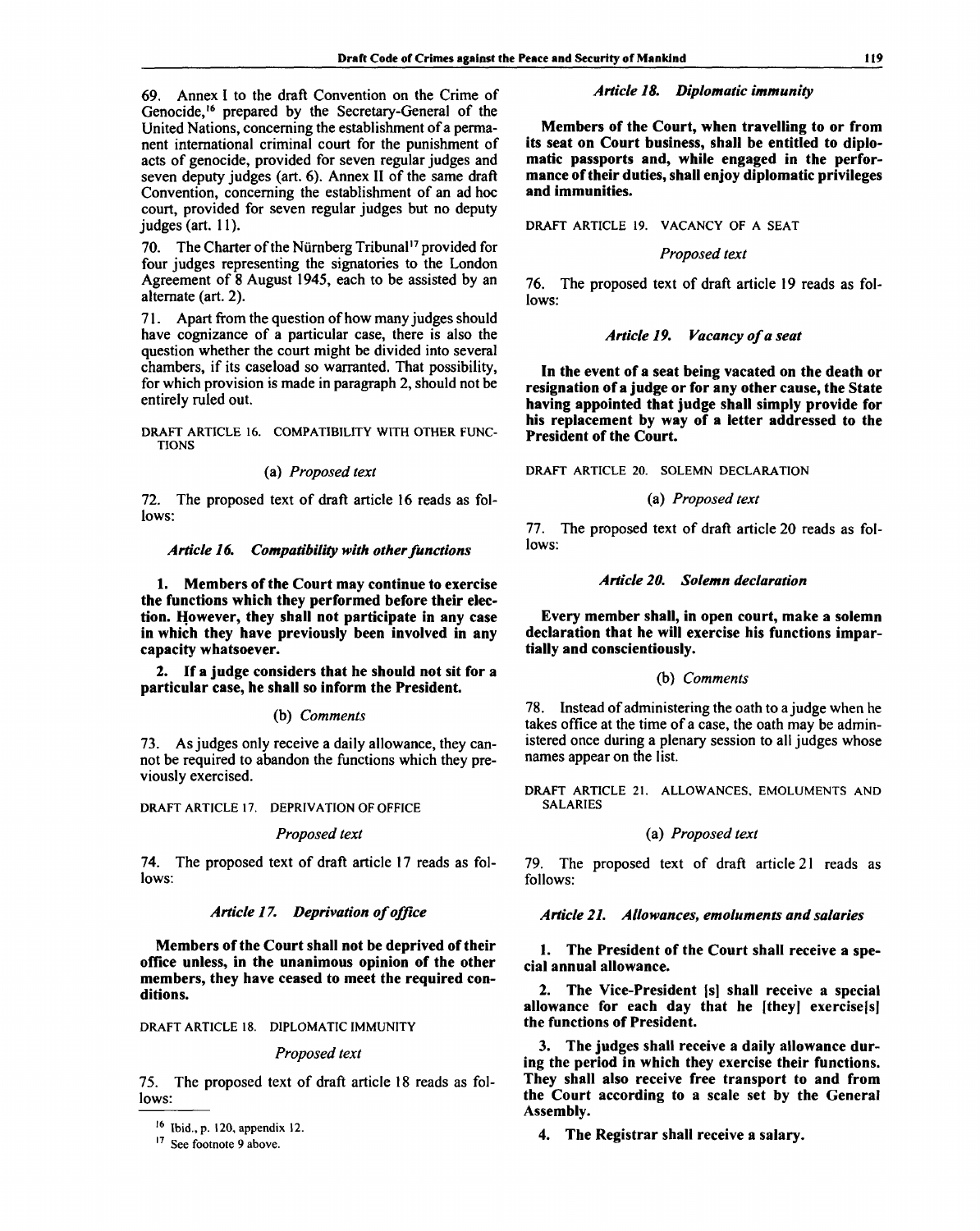# **5. The salaries, allowances and emoluments and the running costs of the Court shall be set by the General Assembly.**

### (b) *Comments*

80. In some draft statutes, it is the States of origin which pay the travel costs and emoluments for the judges, on a scale set by the States parties. Such a system, however, would be more acceptable if the court were merely an inter-State body, rather than a United Nations body.

**DRAFT ARTICLE 22. BUDGET OF THE COURT**

# *Proposed text*

81. The proposed text of draft article 22 reads as follows:

# *Article 22. Budget of the Court*

**The budget of the Court shall be met by the United Nations as decided by the General Assembly.**

#### PART 3

# PROCEDURE

**DRAFT ARTICLE 23. SUBMISSION OF A CASE TO THE COURT**

# (a) *Proposed text*

82. The proposed text of draft article 23 reads as follows:

### *Article 23. Submission of a case to the Court*

**1.** A **case shall be submitted to the Court on the complaint of a State.**

**2.** *(a)* **Any State, whether or not it be a party to the Statute of the Court, may, instead of having an accused person tried under its own jurisdiction, refer him to the Court.**

*(b)* **Submission by a non-State party of a complaint to the Court shall imply accession to the Statute of the Court and to recognition of its jurisdiction in respect of the offence in question.**

*(c)* **The complaint, addressed to the President through the Registrar, shall indicate the name and domicile of the agent who follows the procedure, takes part in the investigation and, where necessary, conducts the prosecution before the Court.**

*(d)* **All procedural documents shall be served at the domicile of the agent or at any address which he indicates.**

**3. On receiving the complaint, the President of the Court shall, provided the States are not complainants, inform the State on whose territory the offence was committed and the State of which the accused is a national.**

**4. The complaint shall include an exact statement of the charges and the elements on which the complaint is founded.**

### (b) *Comments*

83. Paragraph 1 restricts the right of complaint to States. Accordingly, individuals and international organizations are excluded from this right. The right of international organizations to complain was a subject of dispute in the Commission and failed to win general approval.

84. Paragraph 2 *(a)* establishes the optional and concurrent character of the court in that any State also has the right to have an accused person tried by its own courts. It also permits access to the court by non-States parties. In return for the right of a non-party State to submit a case to the court, paragraph 2 *(b)* creates obligations on the part of that State.

**DRAFT ARTICLE 24. INTERVENTION**

**(a)** *Proposed text*

85. The proposed text of draft article 24 reads as follows:

### *Article 24. Intervention*

**Any concerned State may intervene in the criminal procedure, submit a memorandum and take part in the proceedings.**

### **(b)** *Comments*

86. The "State concerned" must be understood to mean the State of which the offender is a national. It may also mean, provided they are not complainants, other States which are aggrieved or whose nationals are aggrieved, or it could even mean the State or States on whose territory the crime was committed.

**DRAFT ARTICLE 25. PROSECUTION**

### (a) *Proposed text*

87. The proposed text of draft article 25 reads as follows:

#### *Article 25. Prosecution*

### ALTERNATIVE A

**The State which brings a complaint before the Court shall assume responsibility for conducting the prosecution.**

### ALTERNATIVE B

**The prosecuting authority before the Court shall be the Prosecutor-General. He shall act on behalf of all the States parties. He shall be elected by the Court [the States parties] from among the judges on the list provided for in article 12. He shall hold office for three years.**

### (b) *Comments*

### ALTERNATIVE A

88. This option makes the complainant State responsible for conducting the prosecution before the court. It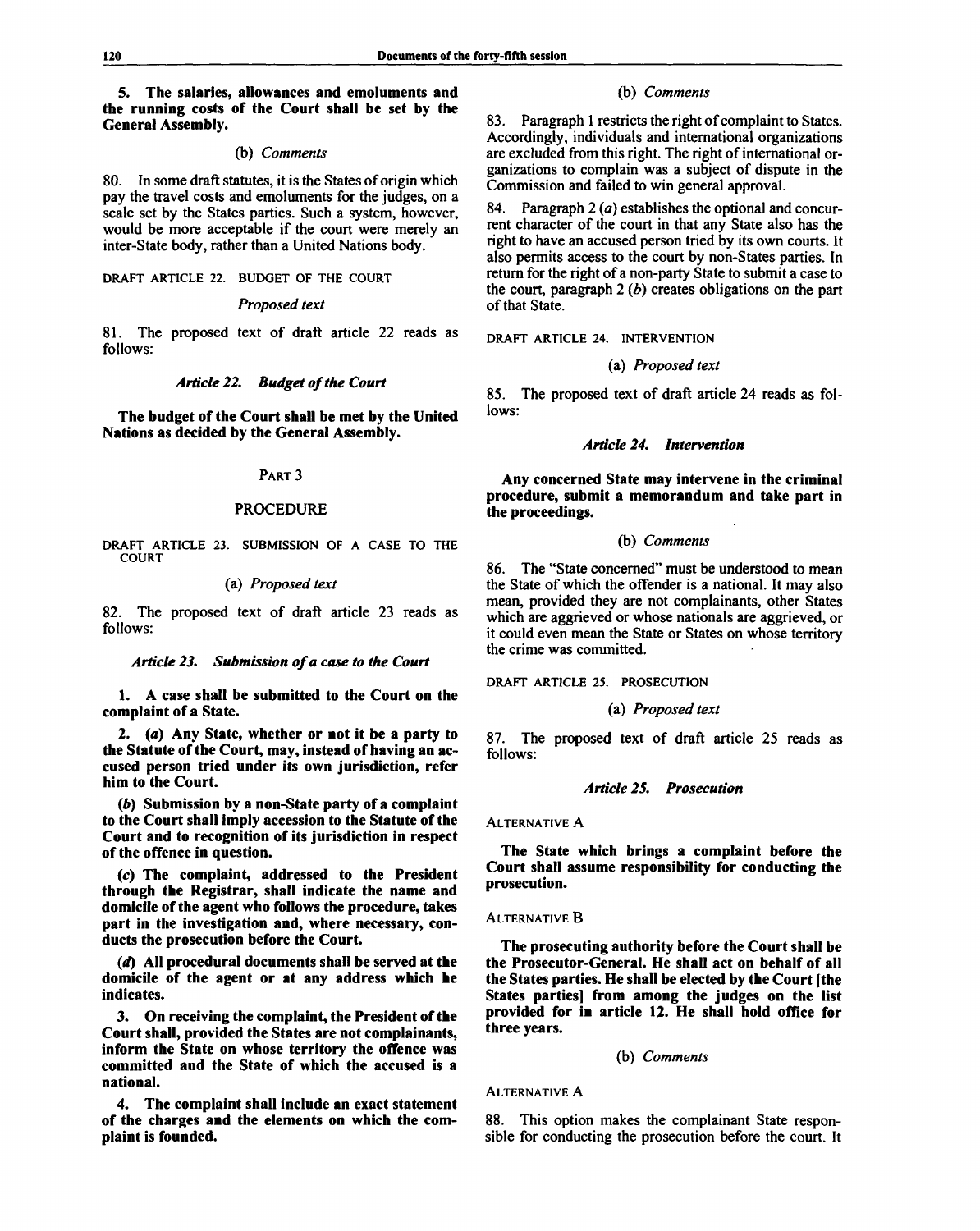would seem to respond to the general concern to establish a modest, inexpensive body.

89. This was the option adopted in the 1937 Convention for the Creation of an International Criminal Court,<sup>18</sup> (art. 25, para. 3). It was also one of the solutions identified in the 1928 draft Statute for the Creation of a Criminal Chamber of ICJ<sup>19</sup> whereby the Security Council which, according to the draft, is responsible for undertaking international criminal proceedings, may, if it deems it appropriate, "leave [the presentation of the accusation] to the State concerned" (art. 25). Furthermore, the 1926 ILA draft<sup>20</sup> provides that the complainant State shall appoint a "procurator or agent" to conduct the proceedings (art. 27). Alternative A seems to correspond more closely to the spirit of the present draft articles.

# ALTERNATIVE B

90. Alternative B, however, offers another option which is the more classic procedure. This solution is to establish a prosecutorial organ, headed by a prosecutorgeneral. It has the drawback, though, of appointing a permanent official, to head a permanent office with deputies (general lawyers, general substitutes and many junior officials). The Commission has no wish to embark upon this course.

DRAFT ARTICLE 26. INVESTIGATION

# (a) *Proposed text*

91. The proposed text of draft article 26 reads as follows:

# *Article 26. Investigation*

**1. The Court, if it deems the complaint admissible, shall summon the defendant to appear before it.**

**2. After examining the defendant and considering the evidence, the Court shall decide whether or not to initiate an investigation.**

**3. To that end, the Court may, at any time, either on its own initiative, or at the request of the parties:**

**(a) Order the disclosure and production of any document or exhibit connected with the proceedings, the production of which appears necessary in order to establish the truth;**

*(b)* **Under the same conditions, order witnesses to attend and be examined before the Court or one or more of its members, or order that their examination be conducted through letters of request in the manner provided by territorial law and allow their deposition as evidence before the Court;**

**(c) AH testimony shall be in written form;**

*(d)* **When a question arising in a case involves prolonged investigation which cannot be conducted before the Court, the Court may appoint a special** **committee consisting of one or more of its members in order to carry out the inquiry. The Court may act upon the report of this committee as it sees fit;**

*(e)* **The Court, under the same conditions, may summon any person with expert knowledge, particularly in military, naval, aerial or scientific matters, in order to give evidence in any case in which the Court deems his knowledge is required for the determination of the case;**

*(J)* **No examination of experts and no hearing or confrontation of the defence may take place other than in the presence of the counsel for the defence or the complainant or those duly convened.**

**4. The parties undertake to provide the Court with all necessary assistance, especially in respect of the attendance of witnesses, which shall be secured, where necessary, by means of coercion, in accordance with the rules of the requested State.**

### (b) *Comments*

92. This investigation procedure, carried out at the hearing by the court itself, replaces the procedure of entrusting the investigation to a permanent body, in practice the examining magistrate. However, paragraph 3 *(d)* provides that, if the case requires lengthy investigation, the court may appoint one or more of its members to carry out the investigation. This special committee is dissolved as soon as the investigation is completed however, and is therefore not permanent in nature.

DRAFT ARTICLE 27. JUDGEMENT BY DEFAULT

# (a) *Proposed text*

93. The proposed text of draft article 27 reads as follows:

### *Article 2 7. Judgement by default*

## **[No defendant may be judged by default.]**

### (b) *Comments*

94. This provision is placed in square brackets. Indeed, the predominant view was that proceedings by default should not be permitted. However, such a solution would be liable to paralyse the work of the court. It would suffice for the court to be unable to secure the appearance of the defendant.

95. Proceedings by default exist in some of the draft statutes. For example, the 1926 ILA draft statute on an international criminal court<sup>21</sup> provided for default of appearance (art. 33). In such a case, the court would issue a *mandat d 'amener* or a *mandat d 'arret* and continue the proceedings, after proof of due service of the charge. The court need only to satisfy itself that it has jurisdiction to hear the case.

96. The deterrent effect of an international *mandat d'arret* (arrest warrant) should not be underestimated;

<sup>&</sup>lt;sup>18</sup> See footnote 14 above.

<sup>&</sup>lt;sup>19</sup> See footnote 8 above.

<sup>20</sup> ILA, *Report of the Thirty-fourth Conference. . .* (see footnote 5 above).

 $21$  Ibid.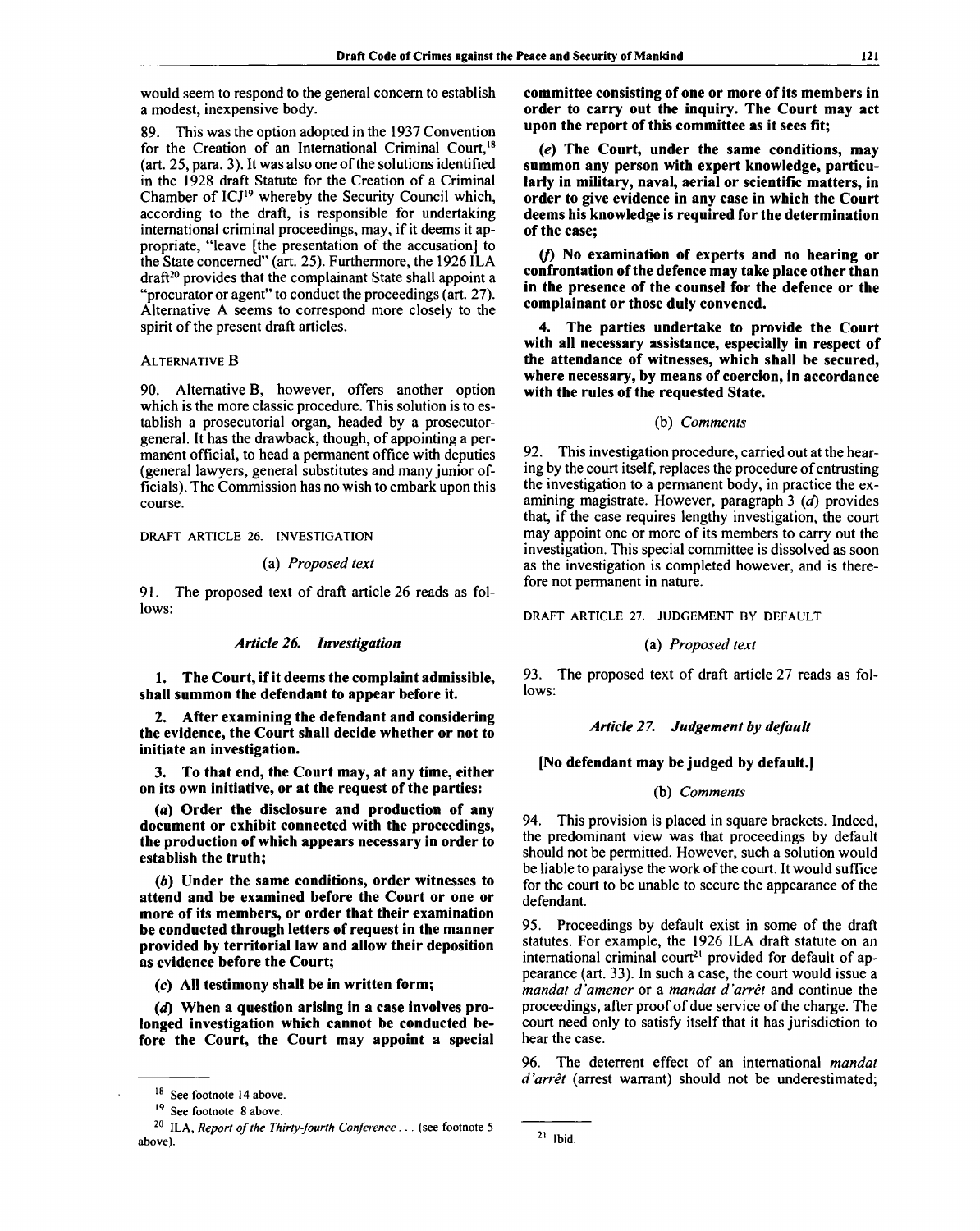such a warrant would greatly limit the defendant's freedom of movement and action.

DRAFT ARTICLE 28. HANDING OVER AN ACCUSED PERSON TO THE COURT

# (a) *Proposed text*

97. The proposed text of draft article 28 reads as follows:

# *Article 28. Handing over an accused person to the Court*

**1. A State party shall hand over to the Court, at the request of the Court, any person against whom the Court has instituted proceedings for crimes that fall within its jurisdiction.**

**2. The State required so to do shall, however, ensure that:**

**(a) The proceedings have not been instituted on political, racial, social, cultural, or religious grounds;**

*(b)* **The accused does not enjoy immunity from prosecution;**

**(c) The handing over would not be contrary to the legal principle** of *res judicata.*

### (b) *Comments*

98. Among the States parties, it would appear desirable to facilitate the conditions under which an accused person is handed over to the court. However, the present draft article takes account of the concerns expressed within the Commission about the need to safeguard the rights of the accused. That is why the principle stated in paragraph 1 is tempered by the provisions of paragraphs 2 *(a)* and 2 *(b).*

99. It should be recalled that this simplified procedure contains no new elements (Art. 5). The 1943 draft Convention on an international criminal court prepared by the London International Assembly<sup>22</sup> contained the following provision:

The handing over of an accused person to the prosecuting authority of the ICC is not an extradition. The ICC is deemed for the purpose of this Convention a Criminal Court common to all nations, and justice administered by this Court shall not be considered as foreign.

100. Between non-States parties or between a non-State party and a State party, recourse shall be had to the extradition procedure.

101. The problem would be to determine whether the court would be competent to conclude extradition agreements. It appears that it would not have such competence.

102. Where the accused refuses to appear, one solution would be to require any State which exercises the right to institute proceedings against a person residing in a third State, to obtain the extradition of the accused to its territory, in order to hand him over, as necessary, to the court. DRAFT ARTICLE 29. DISCONTINUANCE OF PROCEEDINGS

# (a) *Proposed text*

103. The proposed text of draft article 29 reads as follows:

# *Article 29. Discontinuance of proceedings*

**The Court shall discontinue its proceedings and shall order release of the accused where the charge has been withdrawn and has not been immediately reinstituted by a State which is competent to apply for institution of the proceedings.**

# **(b)** *Comments*

104. In the national law of certain countries, withdrawal of an accusation does not automatically lead to the discontinuance of the proceedings. It is still necessary for the public prosecutor, the defender of law and order, to agree to discontinuing the proceedings.

105. In the case referred to in article 29, however, the fact that there is no public prosecutor responsible for defending international law and order justifies discontinuance of the criminal proceedings where the accusation is withdrawn.

DRAFT ARTICLE 30. DETENTION UNDER REMAND

#### *Proposed text*

106. The proposed text of draft article 30 reads as follows:

# *Article 30. Detention under remand*

**1. The Court shall decide whether a person who is brought before it shall be placed or held under arrest. It shall determine, where necessary, the conditions under which he may be released on bail.**

**2. In making an arrest, the State on whose territory the seat of the Court is established shall make available to the Court an appropriate place of detention and, where necessary, the requisite guards.**

DRAFT ARTICLE 31. HEARINGS

### *Proposed text*

107. The proposed text of draft article 31 reads as follows:

## *Article 31. Hearings*

**Hearings shall be public unless, because of the nature of the charge or the evidence, the Court decides otherwise.**

DRAFT ARTICLE 32. MINUTES OF HEARINGS

# *Proposed text*

108. The proposed text of draft article 32 reads as follows:

<sup>22</sup> United Nations, *Historical survey. . . (see* footnotes 5 and 15 above).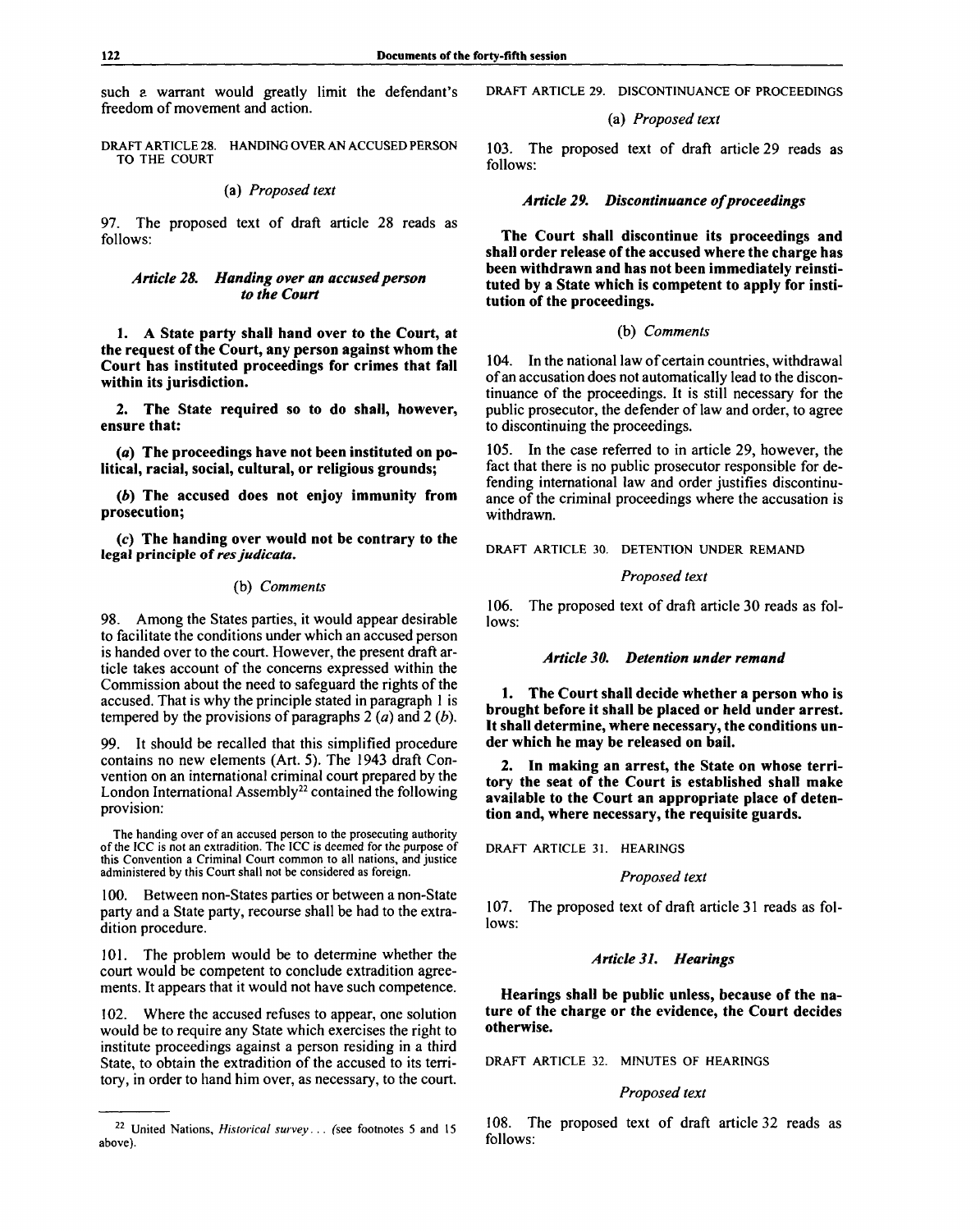# *Article 32. Minutes of hearings*

**1. The minutes of hearings shall be signed by the President or, in his absence, by the Vice-President or by the judge who presided over the hearings.**

**2. The minutes shall include a succinct statement of the principal elements of the hearings and shall constitute the only evidence that the formalities provided for have been observed.**

DRAFT ARTICLE 33. JUDGEMENT

## (a) *Proposed text*

109. The proposed text of draft article 33 reads as follows:

### *Article 33. Judgement*

**1. When the prosecution and defence have presented their arguments and concluded their pleas, the President shall declare the proceedings closed.**

**2. The Court may render its judgement immediately, retire to hold deliberations, or set another date for delivery of its judgement.**

**3. The deliberations of the Court shall be confidential and the judges shall maintain the confidentiality of their deliberations.**

**4. The decisions of the Court shall be taken by a majority of the judges present and shall be deemed to represent the opinion of the Court as a whole.**

**5. All judgements of the Court shall be wellfounded and read out at the public hearing by the President. Only the grounds which led to the decision of the majority shall be included in the judgement. No dissenting or individual opinion shall be published or divulged in any form whatsoever.**

#### (b) *Comments*

110. Paragraph 5 deserves some explanation. Given the weight and authority attached to judgements in criminal cases, individual or dissenting opinions do not seem desirable. They weaken the authority attached to such judgements, whereas the judgements may have grave consequences insofar as they may seriously affect the personal freedom of those convicted.

DRAFT ARTICLE 34. PENALTIES

### (a) *Proposed text*

111. The proposed text of draft article 34 reads as follows:

### *Article 34. Penalties*

**Until a code specifying the applicable penalties is adopted, the Court shall apply the penalties provided for by the criminal law of either:**

**(a) The State of which the perpetrator of the crime is a national; or**

*(b)* **The State which lodged the complaint; or**

**(c) The State on whose territory the crime was committed.**

**[However, the death penalty shall not be applicable.]**

### **(b)** *Comments*

112. The principle of *nullapoene sine lege* requires that the penalties imposed upon a guilty person must have been laid down before the incriminating acts were committed. In the present circumstances, the absence of an international criminal code makes it necessary to refer either to the law of the State of the perpetrator of the crime, or to the law of the State which lodged the complaint, or else to the law of the State in whose territory the crime was committed.

113. It will be for the Commission to choose from among these three options. The inclination is to opt for the law of the State of the perpetrator as the law with which he is presumed to be familiar. However, the principle of territoriality is the ordinary law principle in criminal matters.

DRAFT ARTICLE 35. REMEDIES

### (a) *Proposed text*

114. The proposed text of draft article 35 reads as follows:

#### *Article 35. Remedies*

ALTERNATIVE A

**1. Revision shall be the only remedy against judgements pronounced by the Court. Revision may take place should a fact of a decisive nature be discovered which was unknown to the Court and of which the applicant could not have been aware before the judgement was rendered.**

**2. Revisions shall be examined by the chamber of the Court which rendered the judgement.**

### ALTERNATE B

**1. The remedies shall be appeal and revision.**

**2. Revision shall be the only remedy against judgements pronounced by the Court. Revision may take place should a fact of a decisive nature be discovered which was unknown to the Court and of which the applicant could not have been aware before the judgement was rendered.**

**3. Appeals shall be examined by a special chamber of the Court, composed of judges who did not take part in the judgement contested.**

**4. Revisions shall be examined by the chamber which rendered the judgement.**

### (b) *Comments*

115. Of the two remedies provided for in the present draft article, only revision meets with the broad agreement of the members of the Commission.